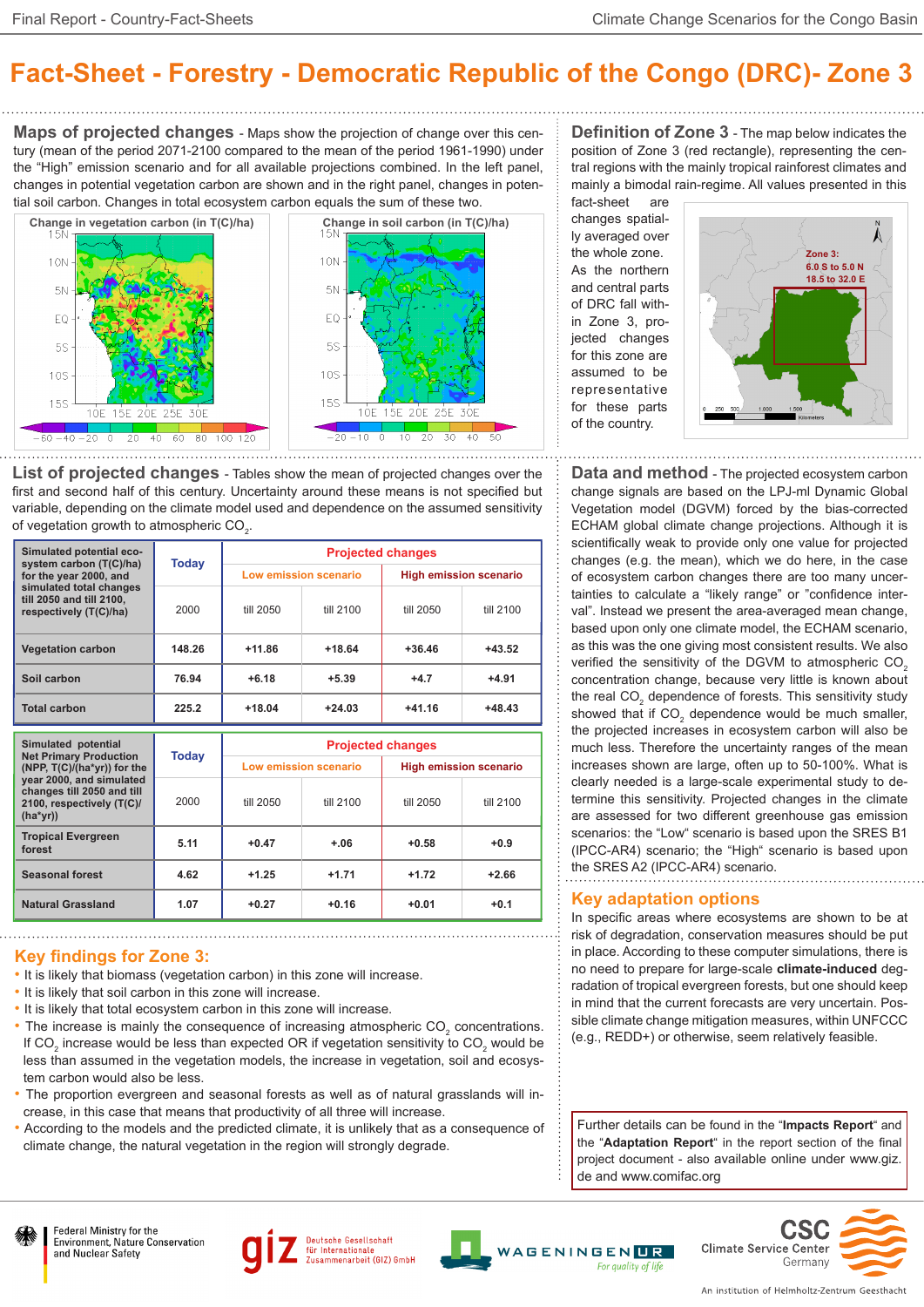# **Fact-Sheet - Forestry - Democratic Republic of the Congo (DRC)- Zone 4**

**Maps of projected changes** - Maps show the projection of change over this century (mean of the period 2071-2100 compared to the mean of the period 1961-1990) under the "High" emission scenario and for all available projections combined. In the left panel, changes in potential vegetation carbon are shown and in the right panel, changes in potential soil carbon. Changes in total ecosystem carbon equals the sum of these two.



**List of projected changes** - Tables show the mean of projected changes over the first and second half of this century. Uncertainty around these means is not specified but variable, depending on the climate model used and dependence on the assumed sensitivity of vegetation growth to atmospheric CO $_2$ .

| Simulated potential eco-<br>system carbon (T(C)/ha)<br>for the year 2000, and<br>simulated total changes<br>till 2050 and till 2100.<br>respectively (T(C)/ha) | Today  | <b>Projected changes</b> |           |                               |           |  |
|----------------------------------------------------------------------------------------------------------------------------------------------------------------|--------|--------------------------|-----------|-------------------------------|-----------|--|
|                                                                                                                                                                |        | Low emission scenario    |           | <b>High emission scenario</b> |           |  |
|                                                                                                                                                                | 2000   | till 2050                | till 2100 | till 2050                     | till 2100 |  |
| <b>Vegetation carbon</b>                                                                                                                                       | 124.87 | $+3.26$                  | $-9.53$   | $+28.43$                      | $+12.88$  |  |
| Soil carbon                                                                                                                                                    | 71.85  | $+7.72$                  | $+8.01$   | $+3.79$                       | $+8.12$   |  |
| <b>Total carbon</b>                                                                                                                                            | 196.72 | $+10.98$                 | $-1.52$   | $+32.22$                      | $+21.0$   |  |

| Simulated potential<br><b>Net Primary Production</b><br>(NPP, T(C)/(ha*yr)) for the<br>year 2000, and simulated<br>changes till 2050 and till<br>2100, respectively (T(C)/<br>$(ha*yr))$ | <b>Today</b> | <b>Projected changes</b> |           |                               |           |  |
|------------------------------------------------------------------------------------------------------------------------------------------------------------------------------------------|--------------|--------------------------|-----------|-------------------------------|-----------|--|
|                                                                                                                                                                                          |              | Low emission scenario    |           | <b>High emission scenario</b> |           |  |
|                                                                                                                                                                                          | 2000         | till 2050                | till 2100 | till 2050                     | till 2100 |  |
| <b>Tropical Evergreen</b><br>forest                                                                                                                                                      | 4.0          | $+0.24$                  | $+0.42$   | $+0.53$                       | $+0.68$   |  |
| <b>Seasonal forest</b>                                                                                                                                                                   | 4.49         | $+0.76$                  | $+1.19$   | $+1.19$                       | $+1.82$   |  |
| <b>Natural Grassland</b>                                                                                                                                                                 | 1.0          | $+0.37$                  | $+0.22$   | $+0.12$                       | $+0.4$    |  |

### **Key findings for Zone 4:**

- It is likely that biomass (vegetation carbon) in this zone will decrease, mainly during the second half of the century - under a low emission scenario.
- It is likely that soil carbon in this zone will increase.
- It is likely that total ecosystem carbon in this zone will increase.
- The increase is mainly the consequence of increasing atmospheric  $CO_2$  concentrations. If CO<sub>2</sub> increase would be less than expected OR if vegetation sensitivity to CO<sub>2</sub> would be less than assumed in the vegetation models, the increase in vegetation, soil and ecosystem carbon would also be less.
- The proportion evergreen and seasonal forests as well as of natural grasslands will increase slightly, in this case that means that productivity of all three will increase.
- According to the models and the predicted climate, it is unlikely that as a consequence of climate change, the natural vegetation in the region will strongly degrade.

**Definition of Zone 4** - The map below indicates the position of Zone 4 (red rectangle), representing the regions north of the equator with predominantly tropical wet and dry climates with a dedicated rainy season. All values presented in this

fact-sheet are changes spatially averaged over the whole zone. As the western part of DRC falls within Zone 4, projected changes for this zone are assumed to be representative for this part of the country.



**Data and method** - The projected ecosystem carbon change signals are based on the LPJ-ml Dynamic Global Vegetation model (DGVM) forced by the bias-corrected ECHAM global climate change projections. Although it is scientifically weak to provide only one value for projected changes (e.g. the mean), which we do here, in the case of ecosystem carbon changes there are too many uncertainties to calculate a "likely range" or "confidence interval". Instead we present the area-averaged mean change, based upon only one climate model, the ECHAM scenario, as this was the one giving most consistent results. We also verified the sensitivity of the DGVM to atmospheric CO<sub>2</sub> concentration change, because very little is known about the real CO<sub>2</sub> dependence of forests. This sensitivity study showed that if  $CO<sub>2</sub>$  dependence would be much smaller, the projected increases in ecosystem carbon will also be much less. Therefore the uncertainty ranges of the mean increases shown are large, often up to 50-100%. What is clearly needed is a large-scale experimental study to determine this sensitivity. Projected changes in the climate are assessed for two different greenhouse gas emission scenarios: the "Low" scenario is based upon the SRES B1 (IPCC-AR4) scenario; the "High" scenario is based upon the SRES A2 (IPCC-AR4) scenario.

#### **Key adaptation options**

In specific areas where ecosystems are shown to be at risk of degradation, conservation measures should be put in place. According to these computer simulations, there is no need to prepare for large-scale **climate-induced** degradation of tropical evergreen forests, but one should keep in mind that the current forecasts are very uncertain. Possible climate change mitigation measures, within UNFCCC (e.g., REDD+) or otherwise, seem relatively feasible.

Further details can be found in the "**Impacts Report**" and the "**Adaptation Report**" in the report section of the final project document - also available online under www.giz. de and www.comifac.org













An institution of Helmholtz-Zentrum Geesthacht